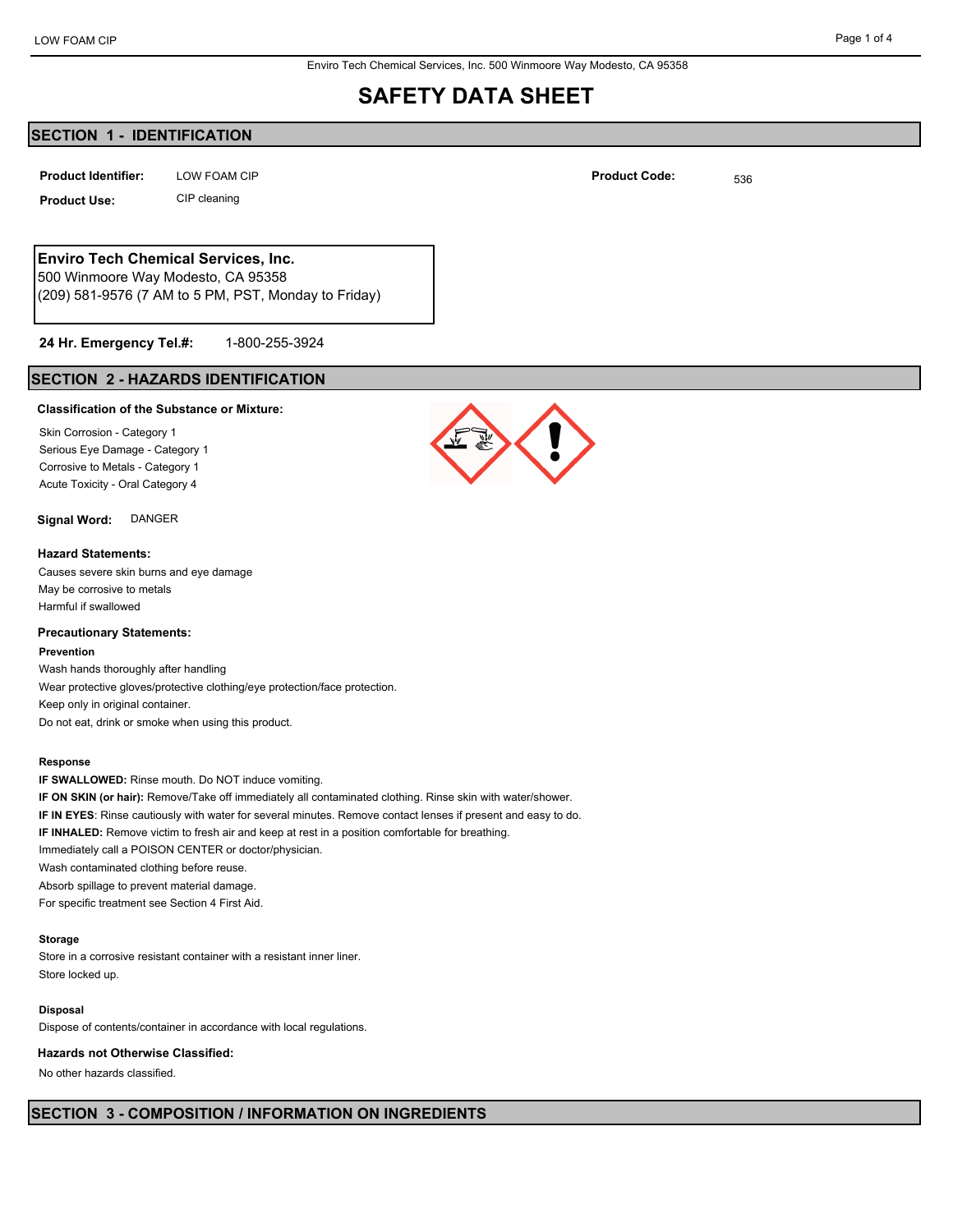# **SAFETY DATA SHEET**

| Ingredient                  | <b>Synonym</b>  | <b>ICAS Number</b> | IConcentration |
|-----------------------------|-----------------|--------------------|----------------|
| ISODIUM HYDROXIDE           | <b>CAUSTIC</b>  | 1310-73-2          | <b>25-30%</b>  |
| <b>IPOTASSIUM HYDROXIDE</b> | <b>I</b> POTASH | 1310-58-3          | $15-10%$       |

# **SECTION 4 - FIRST-AID MEASURES**

**Inhalation:** Get medical advice/attention if you feel unwell or are concerned.

**Skin Contact:** Take off immediately contaminated clothing, shoes and leather goods (e.g. watchbands, belts). Rinse skin with lukewarm, gently flowing water/shower with a flushing duration of 60 minutes. Immediately call POISON CENTER/doctor. Wash contaminated clothing before re-use.

**Eye Contact:** Remove source of exposure or move person to fresh air. Rinse eyes cautiously with lukewarm, gently flowing water for several minutes, while holding the eyelids open. Remove contact lenses, if present and easy to do. Continue rinsing for 60 minutes. Take care not to rinse contaminated water into the unaffected eye or into the face. Immediately call a POISON CENTER/doctor. Continue rinsing until medical aid is available.

**Ingestion:** Immediately call a POISON CENTER/doctor. Do NOT induce vomiting. If vomiting occurs naturally, lie on your side, in the recovery position.

**Most Important Symptoms and Effects, both Acute and Delayed:** Causes severe skin burns and eye damage, burning of the mouth, throat, and esophagus.

**Indication of any Immediate Medical Attention and Special Treatment Needed:** Treat symptomatically

# **SECTION 5 - FIRE-FIGHTING MEASURES**

**Extinguishing Media:** Use water spray, powder, foam, carbon dioxide.

**Special hazards arising from the substance or mixture:** Hot or molten material can react violently with water. Can react with certain metals, such as aluminum, to generate flammable Hydrogen gas.

**Flammability classification (OSHA 29 CFR 1910.106) (Hazcom 2012):** Non flammable

**Hazardous Combustion Products:** May cause fire and explosions when in contact with incompatible materials.

**Special protective equipment and precautions for firefighters:** In the event of a fire, wear full protective clothing and NIOSH-approved self-contained breathing apparatus.

# **SECTION 6 - ACCIDENTAL RELEASE MEASURES**

**Personal precautions, protective equipment and emergency procedures:** Ventilate area of leak or spill. Wear appropriate personal protective equipment as specified in Section 8. Isolate hazard area. Keep unnecessary and unprotected personnel from entering.

**Methods and materials for containment and cleaning up:** SMALL SPILLS (less than 1 gallon): Dike small spills with inert material (sand, earth, etc.).

Collect in plastic containers only. Wash area and let dry. LARGE SPILL: Should be diked with sand ahead of spill. Collect in plastic containers only. Ensure adequate decontamination of tools and equipment following clean up.

**Special spill response procedures:** Collect spills in plastic containers only

# **SECTION 7 - HANDLING AND STORAGE**

**Precautions for Safe Handling:** Wear at least chemical resistant gloves and eye protection, face shield, and chemical resistant garments when handling,

moving or using this product. Do not contaminate water, food, or feed by storage or disposal.

**Conditions for Safe Storage:** Keep product in tightly closed container when not in use. Do not drop, roll, or skid drum. Store in a cool, dry, well-ventilated area away from heat or open flame.

**Incompatible Materials:** Avoid acids and/or strong oxidizers when using or storing this product.

## **SECTION 8 - EXPOSURE CONTROLS / PERSONAL PROTECTION**

**Ventilation and engineering measures:** Forced air, local exhaust, or open air is adequate.

**Respiratory Protection:** In case of confined spaces or high levels encountered in the air, wear self contained breathing apparatus.

**Skin Protection:** Wear chemical resistant gloves and chemical resistant garments when handling, wash garments before re-use.

**Eye/Face Protection:** Wear safety glasses, goggles and/or face shield to prevent eye contact.

**Other Protective Equipment:** Eye wash facility and emergency shower should be in close proximity.

**General Hygiene Conditions:** Do not eat, drink or smoke when using this product. Wash thoroughly after handling. Remove and wash contaminated clothing before re-use. Handle in accordance with good industry hygiene and safety practice.

# **SECTION 9 - PHYSICAL AND CHEMICAL PROPERTIES**

**Appearance:** Pale yellow liquid **Odor:** Odorless **pH:** >12 **Initial boiling point and boiling range:** No information available. **Flash point:** No information available **Flammability (solid, gas):** Non flammable **Specific gravity:** 1.37 g/mL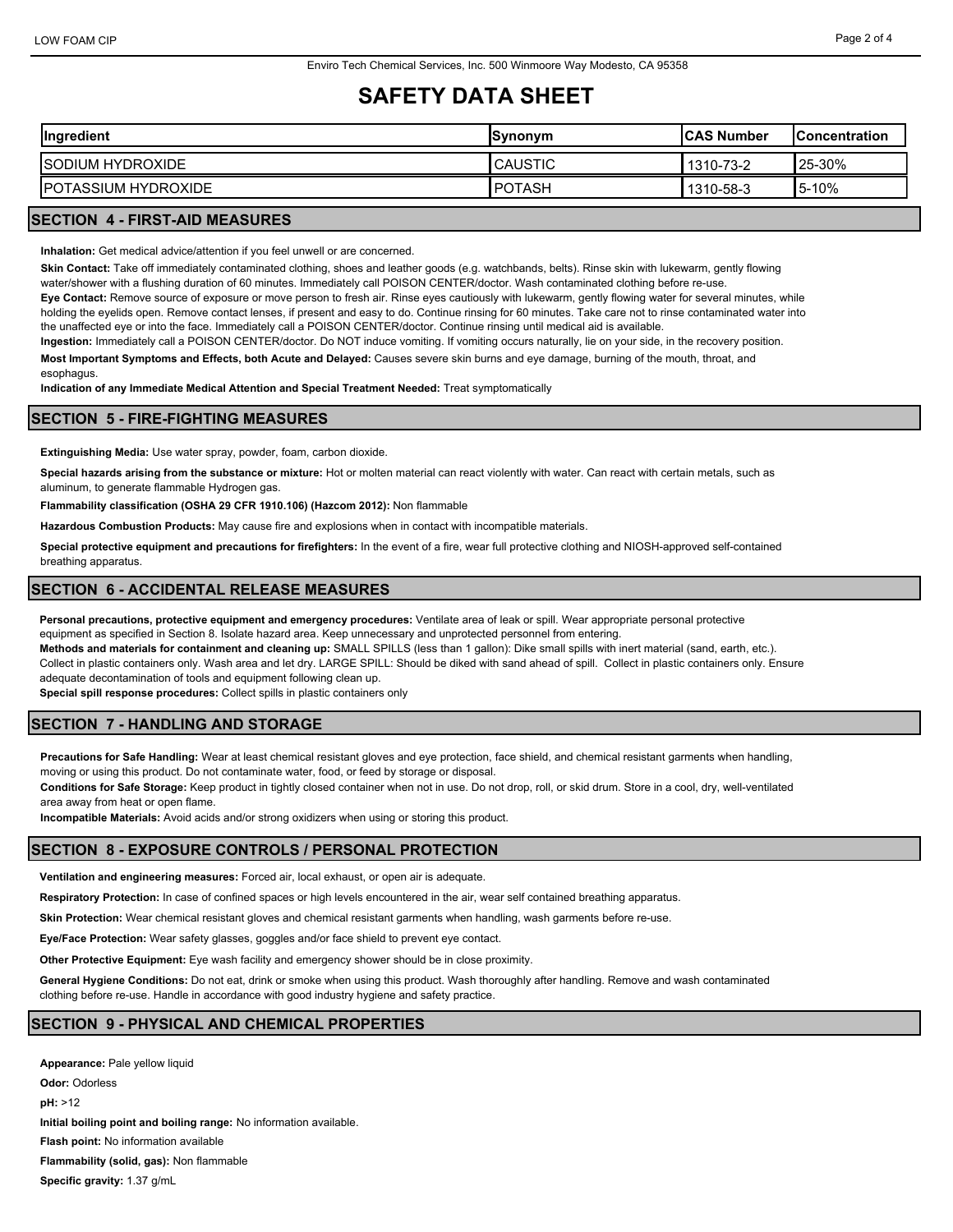# **SAFETY DATA SHEET**

**Solubility in water:** Complete

**Decomposition temperature:** No information available.

**Viscosity:** 50-100 cSt at 68 ºF/ 20 °C

## **SECTION 10 - STABILITY AND REACTIVITY**

**Reactivity:** Reactive with oxidizing agents, reducing agents, metals, acids and alkalis. **Chemical Stability:** Stable under normal conditions **Possibility of Hazardous Reactions:** Reactive with oxidizing agents, reducing agents, metals, acids and alkalis. **Conditions to Avoid:** Incompatible materials and high temperatures **Incompatible Materials:** Alkalis, oxidizing agents, metals, acids and organic materials. **Hazardous Decomposition Products:** Sodium Oxide. Decomposition by reaction with certain metals releases flammable and explosive Hydrogen gas.

### **SECTION 11 - TOXICOLOGICAL INFORMATION**

#### **Information on likely routes of exposure:**

Routes of entry - inhalation: YES Routes of entry - skin & eye: YES Routes of entry - ingestion: YES Routes of entry - skin absorption: NO

#### **Potential Health Effects:**

#### **Signs and symptoms of short term (acute) exposure:**

**Inhalation:** May cause irritation to respiratory system in mist/vapor form. May cause headaches, dizziness, nausea, weakness and drowsiness.

**Ingestion:** Corrosive! Swallowing causes severe burns of mouth, throat, and stomach. Severe scarring of tissue, corrosion, permanent tissue destruction and death may result. Symptoms may include severe pain, nausea, vomiting, diarrhea, shock, hemorrhaging and/or fall in blood pressure. Damage may appear days after exposure.

**Skin:** Corrosive! Contact with skin causes irritation or severe burns and scarring with greater exposures.

**Eye:** Corrosive! Causes irritation of eyes, and with greater exposures it can cause burns that may result in permanent impairment of vision, even blindness.

### **Potential Chronic Health Effects:**

**Mutagenicity:** Not known to have mutagenic effects in humans or animals.

**Carcinogenicity:** Not expected to be a carcinogen or tumorigen.

**Reproductive effects:** No known effect on humans or animals.

**Sensitization to material:** Severe allergic reactions may occur in sensitized individuals.

**Specific target organ effects:** No known specific target organ effects.

**Medical conditions aggravated by overexposure:** No information available

**Toxicological data:** The calculated ATE values for this mixture are:

ATE oral = 332 mg/kg

ATE dermal = >5000 mg/kg

ATE inhalation = No information available

### **SECTION 12 - ECOLOGICAL INFORMATION**

**Ecotoxicity:** May be harmful to aquatic life

**Persistence and degradability:** Not expected to persist. Readily biodegradable.

**Bioaccumulation potential:** No information available

**Mobility in soil:** No information available

### **SECTION 13 - DISPOSAL CONSIDERATIONS**

**Handling for disposal:** Do not contaminate water, food, or feed by storage and/or disposal. When handling refer to protective measures listed in sections 7 and 8. Empty residue from containers, rinse container well.

**Method of disposal:** Dispose of in accordance with all applicable federal, state, provincial and local regulations. Contact your local, state, provincial or federal environmental agency for specific rules.